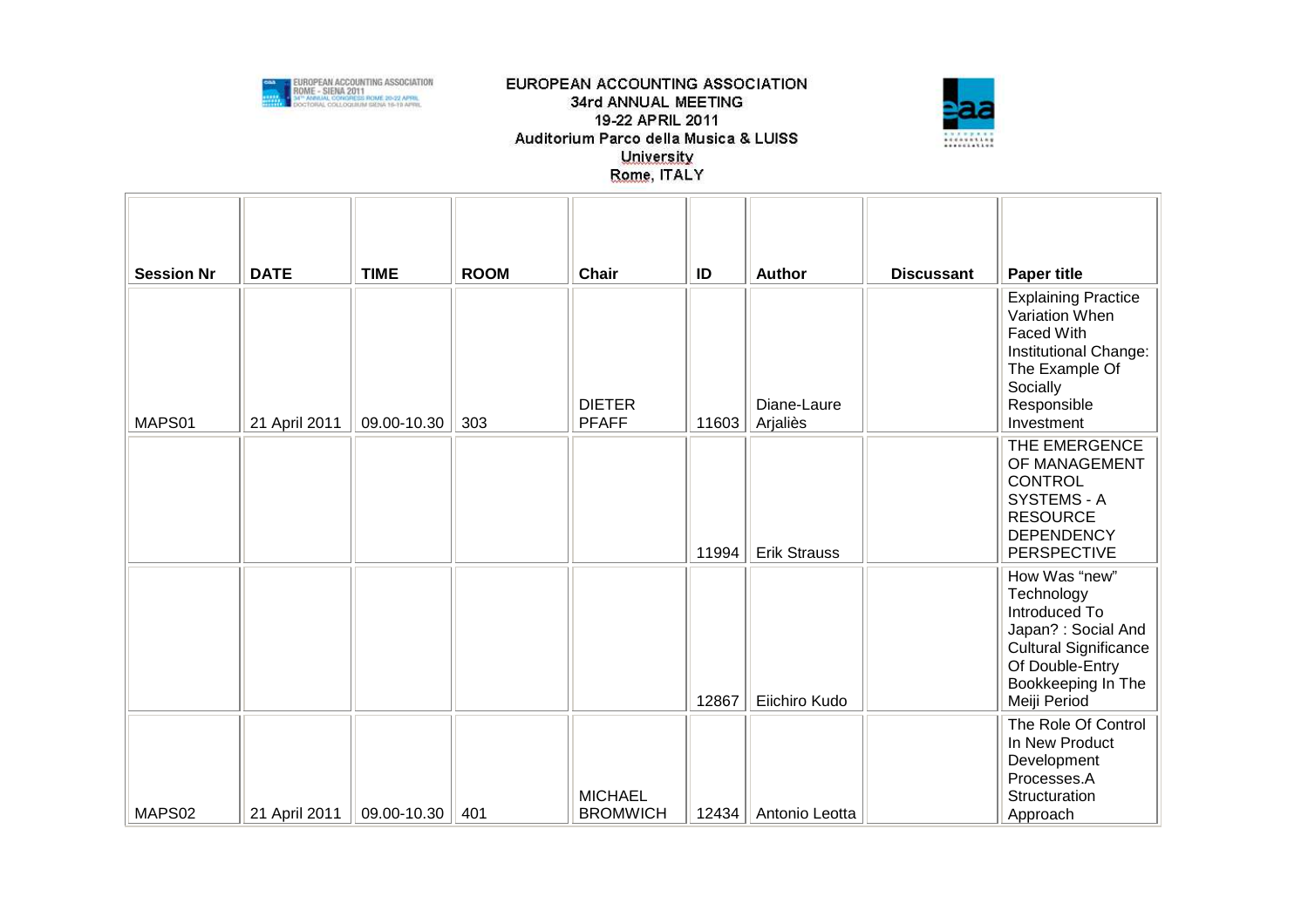



| <b>Session Nr</b> | <b>DATE</b>   | <b>TIME</b> | <b>ROOM</b> | Chair      | ID    | Author                      | <b>Discussant</b> | <b>Paper title</b>                                                                                                                                                 |
|-------------------|---------------|-------------|-------------|------------|-------|-----------------------------|-------------------|--------------------------------------------------------------------------------------------------------------------------------------------------------------------|
|                   |               |             |             |            | 13373 | Sof Thrane                  |                   | <b>Calculating The</b><br>Future: Innovation,<br>Cost And The<br>Environment In The<br>Automotive Industry.                                                        |
|                   |               |             |             |            | 11770 | Sander Van<br><b>Triest</b> |                   | <b>Control Patterns</b><br><b>And Control</b><br>Tightness In A<br>Knowledge<br><b>Intensive Services</b><br>Firm                                                  |
| MAPS03            | 21 April 2011 | 09.00-10.30 | 403         | ROLF BRÜHL | 12548 | <b>Martin Artz</b>          |                   | Performance<br>Measurement<br>System Design And<br>Departmental<br><b>Strategic Decision</b><br>Influence: The Role<br>Of Performance<br><b>Measure Properties</b> |
|                   |               |             |             |            | 12500 | Suzanne<br>Landry           |                   | Perceptions of<br>fairness and<br>outcome<br>controllability in<br>performance<br>evaluation                                                                       |
|                   |               |             |             |            | 12111 | David<br>Marginson          |                   | Examining A<br>Positive Role For<br>Performance<br><b>Measures</b>                                                                                                 |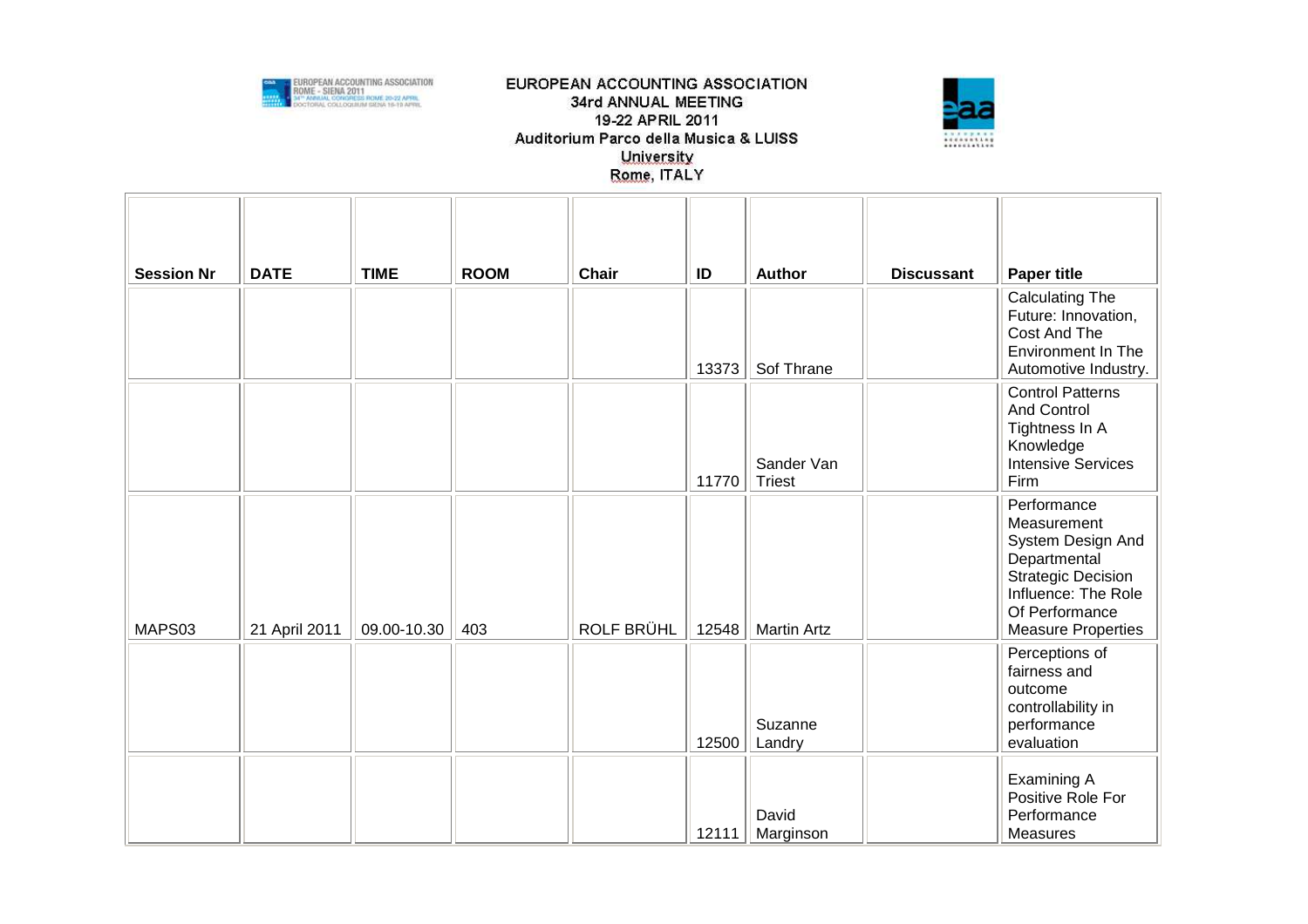



| <b>Session Nr</b> | <b>DATE</b>   | <b>TIME</b> | <b>ROOM</b> | Chair                           | ID    | <b>Author</b>      | <b>Discussant</b> | <b>Paper title</b>                                                                                                                                                    |
|-------------------|---------------|-------------|-------------|---------------------------------|-------|--------------------|-------------------|-----------------------------------------------------------------------------------------------------------------------------------------------------------------------|
| MAPS04            | 21 April 2011 | 11.00-12.30 | 206A        | <b>KENNETH</b><br><b>EUSKE</b>  | 12531 | Sofia<br>Lourenço  |                   | Do Monetary<br>Incentives,<br>Feedback And<br><b>Recognition Matter</b><br>For Performance?<br>Evidence From A<br>Field Experiment In<br>A Retail Services<br>Company |
|                   |               |             |             |                                 | 11814 | Mahfud<br>Sholihin |                   | Investigating The<br>Antecedents Of<br><b>Procedural Fairness</b>                                                                                                     |
|                   |               |             |             |                                 | 12337 | Lili-Anne Kihn     |                   | <b>Reporting Field</b><br>Research Methods<br>In Management<br>Accounting                                                                                             |
| MAPS05            | 21 April 2011 | 11.00-12.30 | 303         | <b>ANTONIO</b><br><b>LEOTTA</b> | 13641 | Linda Chang        |                   | The Effect Of Cost<br>Driver Framing On<br>Power Dynamics In<br>Customer-Supplier<br>Negotiations                                                                     |
|                   |               |             |             |                                 | 13632 | Yasheng<br>Chen    |                   | Partners' Common<br><b>And Private</b><br>Interests And The<br>Use Of Accounting-<br><b>Based</b><br>Compensation In<br>Joint Ventures In                             |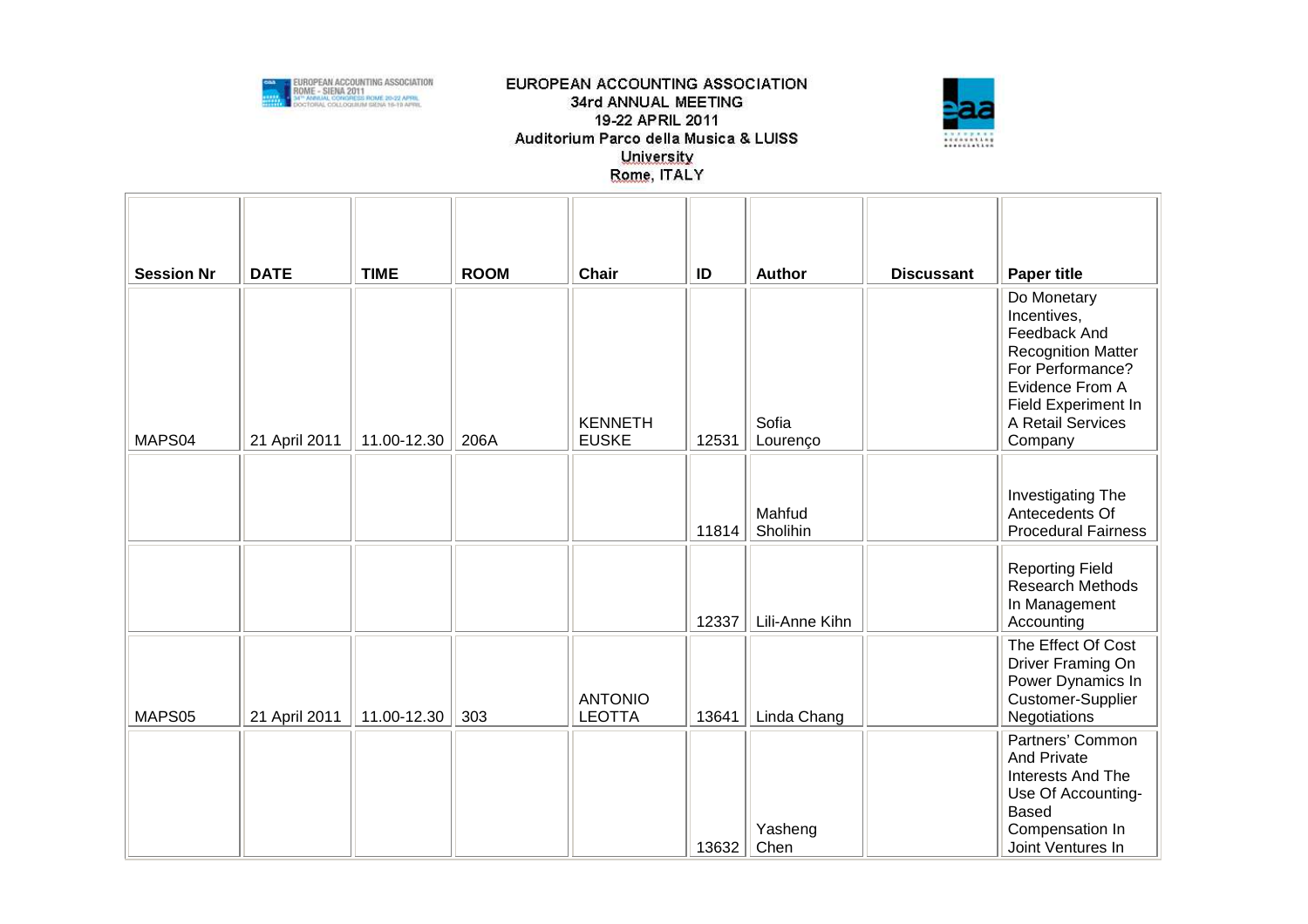



| <b>Session Nr</b> | <b>DATE</b>   | <b>TIME</b> | <b>ROOM</b> | Chair      | ID    | <b>Author</b>         | <b>Discussant</b> | <b>Paper title</b><br>China                                                                                                                                                        |
|-------------------|---------------|-------------|-------------|------------|-------|-----------------------|-------------------|------------------------------------------------------------------------------------------------------------------------------------------------------------------------------------|
|                   |               |             |             |            |       |                       |                   |                                                                                                                                                                                    |
|                   |               |             |             |            | 12045 | Rong Ding             |                   | The role of partner<br>selection and<br>contractual control<br>in managing<br>interfirm<br>relationships                                                                           |
| MAPS06            | 21 April 2011 | 14.00-15.30 | 403         | PAOLA MART | 12296 | Luís Marques          |                   | The Complementary<br>Use Of Network And<br><b>Bilateral</b><br>Management<br><b>Control Mechanisms</b><br>By A Network<br>Coordinator: The<br>Case Of The Aveiro<br>Port Authority |
|                   |               |             |             |            | 12828 | Ikuko Sasaki          |                   | Inter-Organizational<br>Relationships,<br><b>Corporate Equity</b><br>Ownership, And<br>Financial<br>Performance                                                                    |
|                   |               |             |             |            | 13171 | Evangelia<br>Varoutsa |                   | The Governance Of<br>Inter-Organisational<br>Relationships<br><b>During Different</b><br>Supply Chain                                                                              |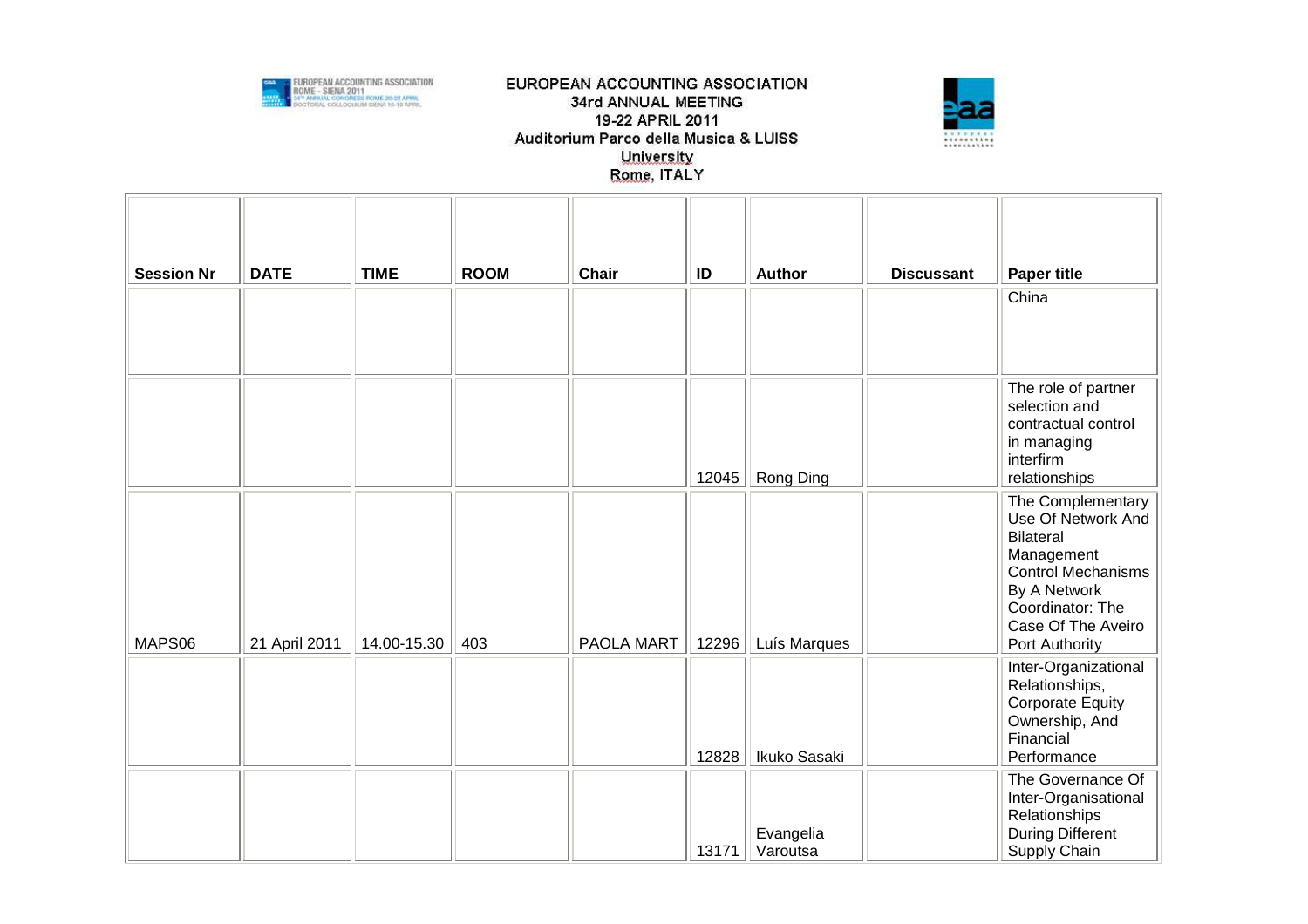



| <b>Session Nr</b> | <b>DATE</b>   | <b>TIME</b> | <b>ROOM</b> | Chair                              | ID    | Author                  | <b>Discussant</b> | <b>Paper title</b><br><b>Maturity Phases</b>                                                                                                                                 |
|-------------------|---------------|-------------|-------------|------------------------------------|-------|-------------------------|-------------------|------------------------------------------------------------------------------------------------------------------------------------------------------------------------------|
| MAPS07            | 21 April 2011 | 14.00-15.30 | 303         | <b>SILVANA</b><br><b>REVELLINO</b> | 12805 | Angelo Ditillo          |                   | Uncovering<br>Combinations In<br>The Control Of<br><b>Local Public</b><br>Services: Empirical<br>Forms And Their<br>Determinants                                             |
|                   |               |             |             |                                    | 12561 | <b>Breda</b><br>Sweeney |                   | Creative Spaces,<br><b>Control And</b><br>Efficiency                                                                                                                         |
|                   |               |             |             |                                    | 11380 | William Tayler          |                   | Norms, Conformity,<br>And Controls                                                                                                                                           |
| MAPS08            | 21 April 2011 | 11.00-12.30 | 401         | <b>HANNA</b><br><b>SILVOLA</b>     | 11228 | Johnny<br>Jermias       |                   | <b>Budgetary</b><br>Participation: The<br><b>Effects Of</b><br>Information<br>Asymmetry, Goal<br>Commitment, And<br>Role Ambiguity On<br>Job Satisfaction And<br>Performance |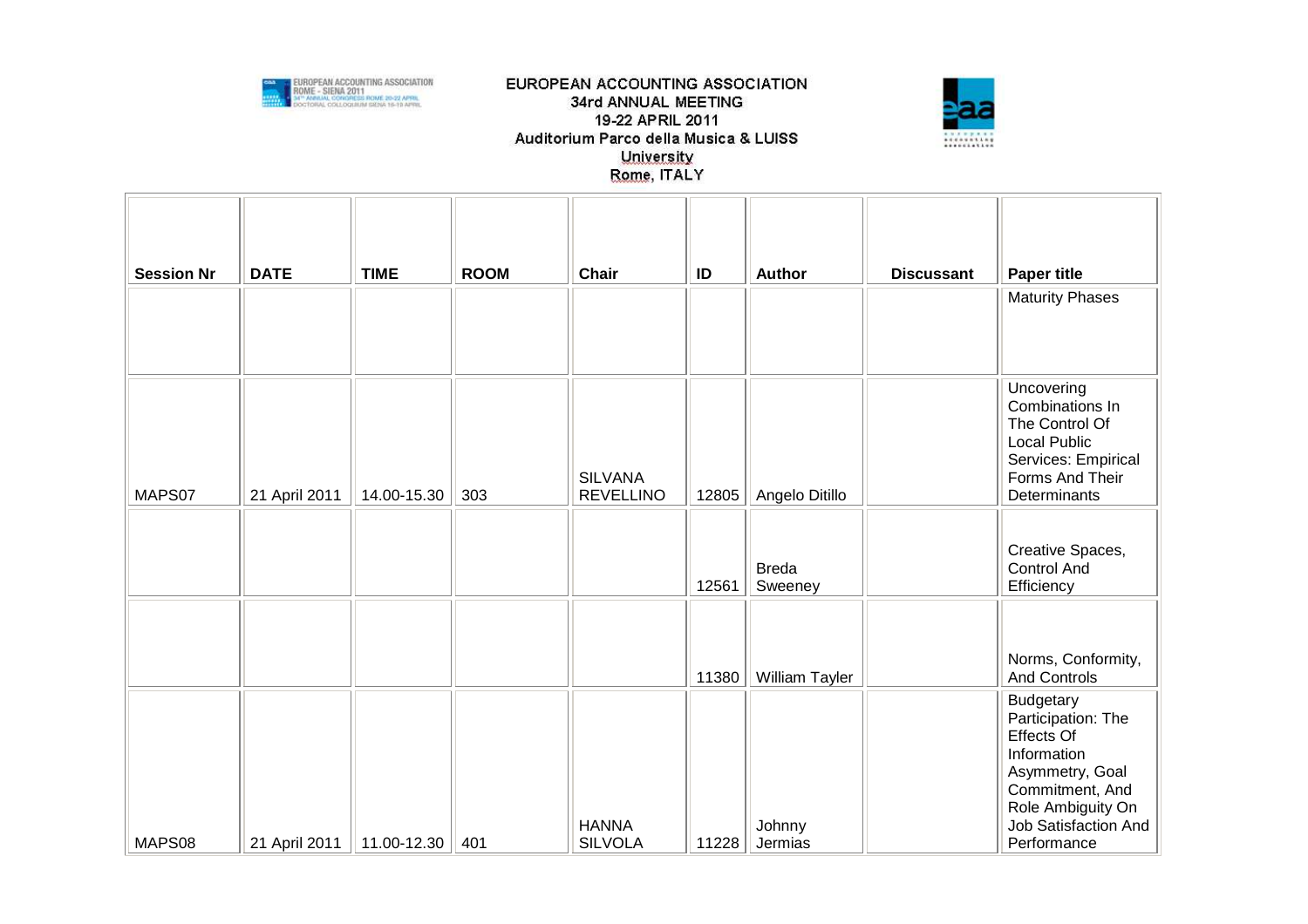



| <b>Session Nr</b> | <b>DATE</b>   | <b>TIME</b> | <b>ROOM</b> | Chair     | ID    | <b>Author</b>      | <b>Discussant</b> | <b>Paper title</b>                                                                                                                                                 |
|-------------------|---------------|-------------|-------------|-----------|-------|--------------------|-------------------|--------------------------------------------------------------------------------------------------------------------------------------------------------------------|
|                   |               |             |             |           | 13556 | Julia<br>Kornacker |                   | The Design of<br>Budgeting and<br>Complementary<br>Management<br>Controls in a Sino-<br>German Context:<br>Evidence from<br>German<br>Multinational<br>Enterprises |
|                   |               |             |             |           | 12036 | Stephan<br>Kramer  |                   | The Interaction<br><b>Effect Between</b><br>Social Exchange<br>Perceptions And<br>Budget-Based<br>Incentives On In-<br>Role Performance                            |
| MAPS09            | 21 April 2011 | 16.00-17.30 | 303         | TOM GROOT | 12032 | Michele Leong      |                   | The Effects Of<br>Accountability And<br><b>Types Of Budget</b><br>Agreement On<br>Slack And<br>Performance: An<br>Experimental<br>Investigation                    |
|                   |               |             |             |           | 12503 | Oliver Skiba       |                   | Organizational<br><b>Effectiveness Of</b><br>Participative<br><b>Budgeting Under</b><br>Varying Degrees Of<br>Decentralization                                     |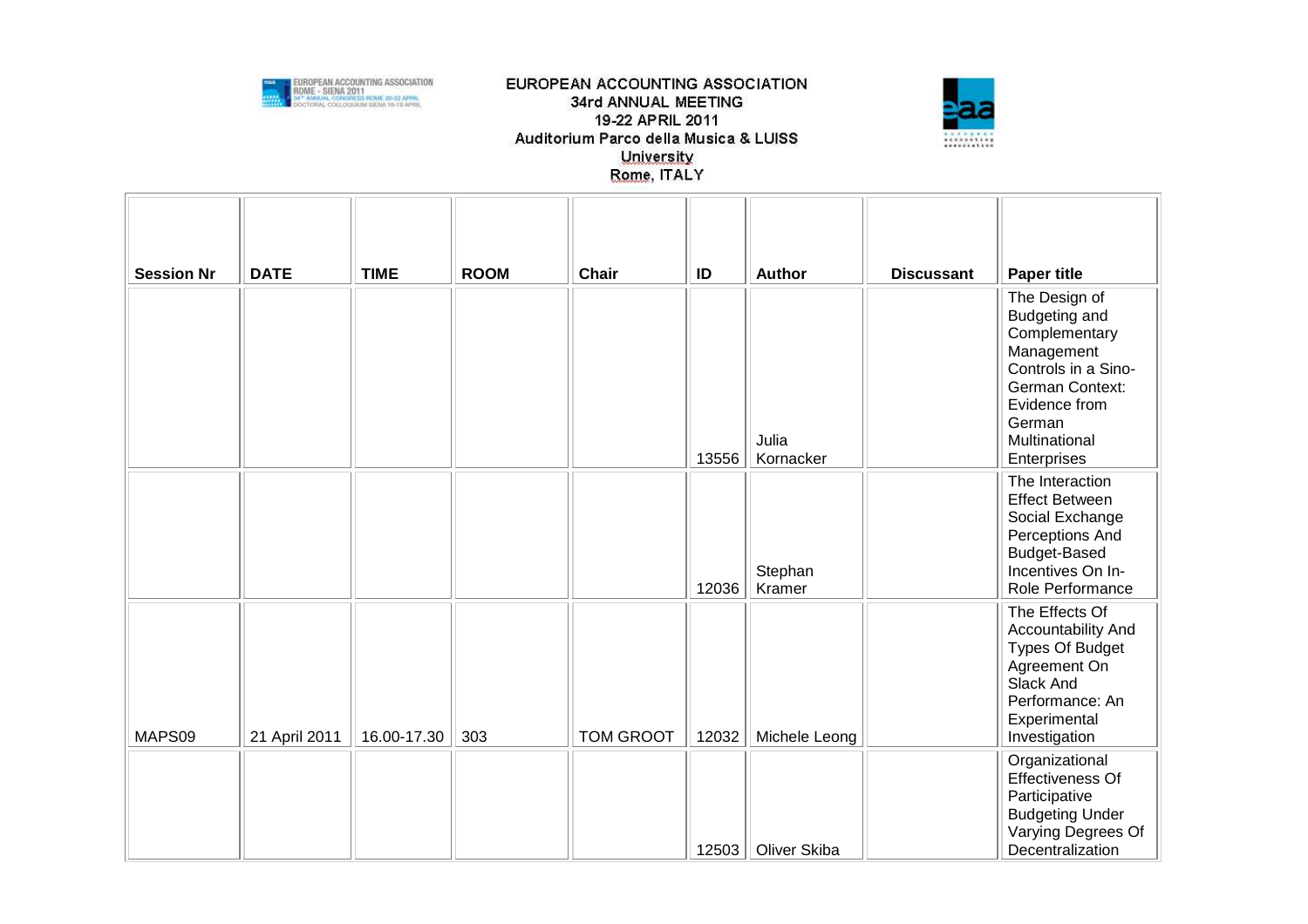



|                   | <b>DATE</b>   | <b>TIME</b> | <b>ROOM</b> | <b>Chair</b>                   |             |                                   |                   |                                                                                                                                        |
|-------------------|---------------|-------------|-------------|--------------------------------|-------------|-----------------------------------|-------------------|----------------------------------------------------------------------------------------------------------------------------------------|
| <b>Session Nr</b> |               |             |             |                                | ID<br>11892 | <b>Author</b><br>Samuel<br>Sponem | <b>Discussant</b> | <b>Paper title</b><br>The Design and Use<br>of Budgeting<br>Systems: Impact on<br>Roles and<br>Criticisms.                             |
| MAPS10            | 21 April 2011 | 16.00-17.30 | 403         | <b>MALCOLM</b><br><b>SMITH</b> | 11993       | Domenico<br>Perozzi               |                   | The Performance<br>Consequences Of<br>The Balanced<br>Scorecard                                                                        |
|                   |               |             |             |                                | 12722       | Prabhu<br>Sivabalan               |                   | An Experimental<br>Study On The Effect<br>Of Budgets On The<br><b>Balanced Scorecard</b><br>- An Individual<br>Learning<br>Perspective |
|                   |               |             |             |                                | 13518       | Paula Van<br>Veen-Dirks           |                   | Do The Motives For<br>Adoption Of The<br><b>Balanced Scorecard</b><br>Affect Its Use?                                                  |
| MAPS11            | 22 April 2011 | 09.00-10.30 | 206A        | <b>MICHELE</b><br><b>LEONG</b> | 12613       | Irene<br>Georgescu                |                   | <b>Explaining Data-</b><br>Manipulation By<br>Physicians: 'tell Me<br>Who Presses You<br>And I Will Predict<br>Your Manipulation'.     |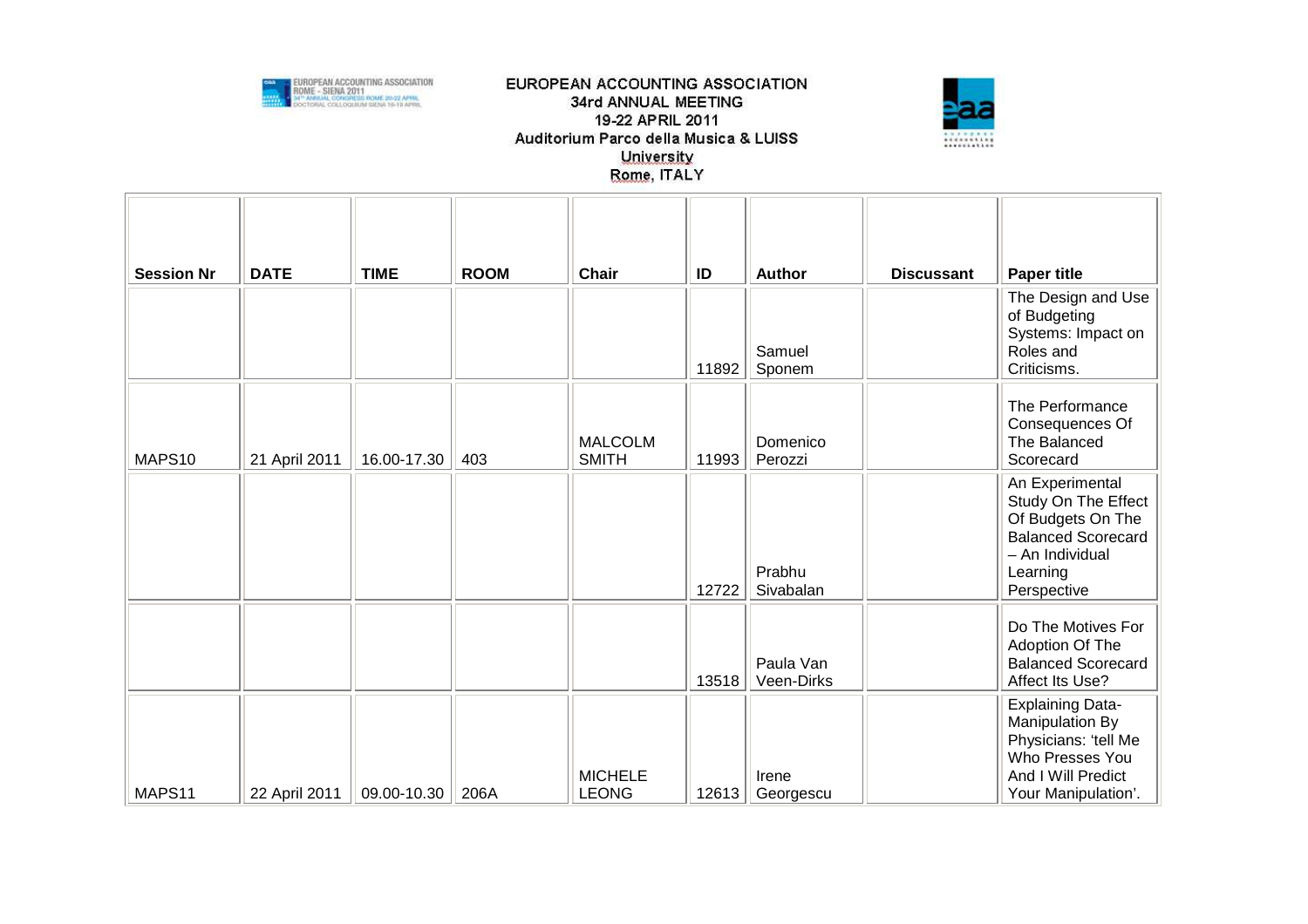



| <b>Session Nr</b> | <b>DATE</b>   | <b>TIME</b> | <b>ROOM</b> | Chair                           | ID    | Author           | <b>Discussant</b> | <b>Paper title</b>                                                                                                                                                                                                                          |
|-------------------|---------------|-------------|-------------|---------------------------------|-------|------------------|-------------------|---------------------------------------------------------------------------------------------------------------------------------------------------------------------------------------------------------------------------------------------|
|                   |               |             |             |                                 | 12926 | Sophie<br>Hoozée |                   | Comparing The<br>Accuracy Of Abc<br>And Time-Driven<br>Abc In Complex And<br>Dynamic<br>Environments: A<br><b>Simulation Analysis</b>                                                                                                       |
|                   |               |             |             |                                 | 12329 | Gero Holthoff    |                   | Accounting As A<br>Language: The<br>Impact Of Cognitive<br>Style On Perceived<br>Meaning                                                                                                                                                    |
| MAPS12            | 22 April 2011 | 09.00-10.30 | 401         | <b>ANGELO</b><br><b>DITILLO</b> | 12806 | Yves Habran      |                   | <b>Making Financial</b><br>Accountability A<br><b>Continuous And</b><br><b>Collective Concern</b><br>Through Time/space<br>Reordering<br>Practices - The<br>Case Of The<br>Implementation Of<br>Pseudo Micro-Profit<br>Centers At Kitahinon |
|                   |               |             |             |                                 | 12259 | Shogo Kimura     |                   | <b>Conflict Resolution</b><br>Model Of Cost<br>Management At<br>Japanese<br>Companies                                                                                                                                                       |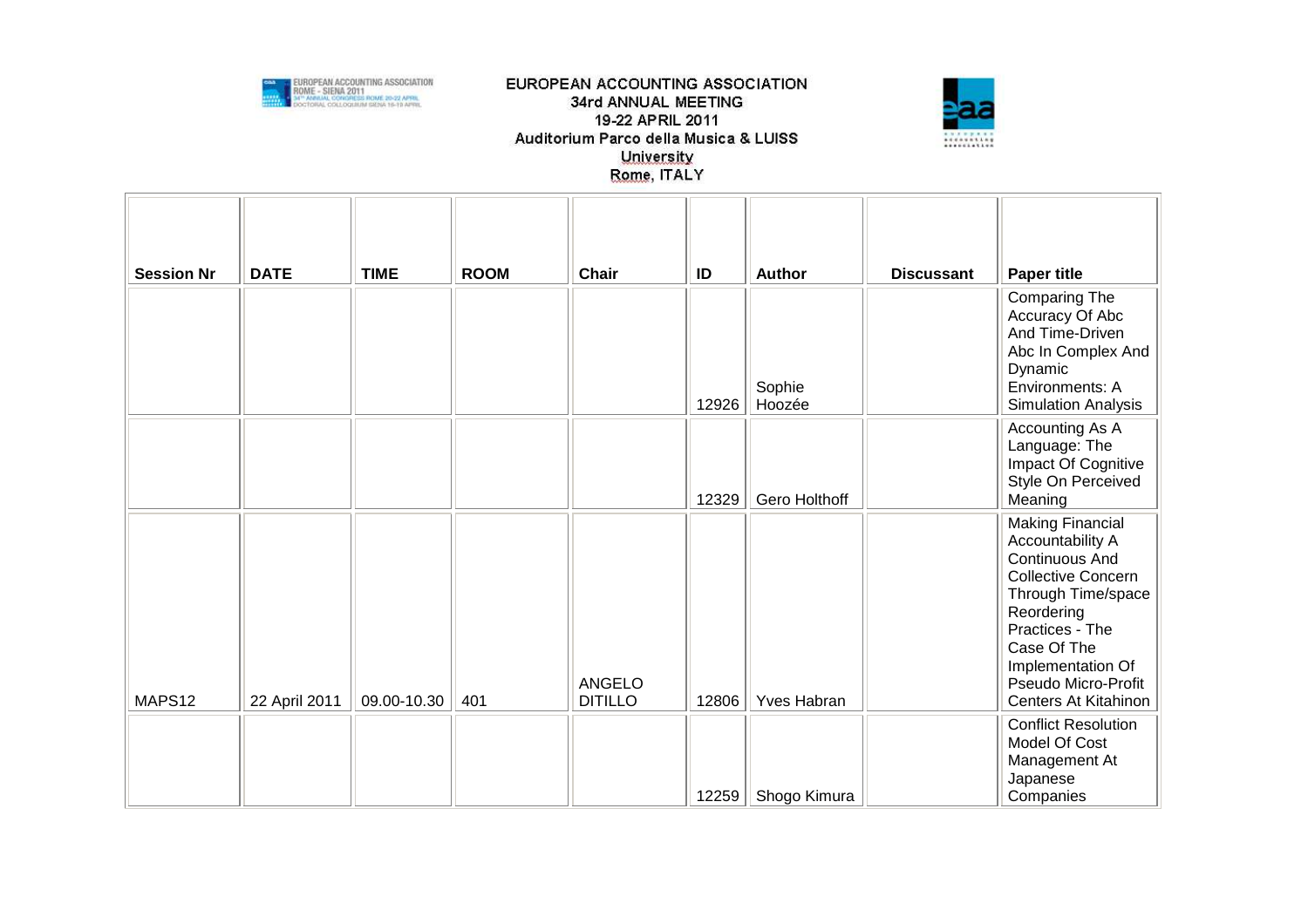



| <b>Session Nr</b> | <b>DATE</b>   | <b>TIME</b> | <b>ROOM</b> | Chair                          | ID    | Author                                    | <b>Discussant</b> | <b>Paper title</b>                                                                                                                                                            |
|-------------------|---------------|-------------|-------------|--------------------------------|-------|-------------------------------------------|-------------------|-------------------------------------------------------------------------------------------------------------------------------------------------------------------------------|
|                   |               |             |             |                                | 12895 | <b>Gomez Ruiz</b><br>Laura M <sup>a</sup> |                   | Management<br>Control System Use<br>And Team<br>Commitment                                                                                                                    |
| MAPS13            | 22 April 2011 | 11.00-12.30 | 206A        | <b>SOPHIE</b><br><b>HOOZÉE</b> | 12381 | Yan Li                                    |                   | The Role Of<br>Management<br>Accounting In<br>Strategizing: A Case<br>Study On<br>Formulating<br>Corporate Strategy                                                           |
|                   |               |             |             |                                | 13622 | Luis Vilela<br>Pimentel                   |                   | <b>Bundling And</b><br>Diffusion Of<br>Management<br><b>Control Innovations</b><br>In The Public<br>Sector: A Case<br>Study In A<br>Portuguese<br>Government Agency           |
|                   |               |             |             |                                | 12996 | Rainer Lueg                               |                   | Diffusion And<br>Sophistication Of<br>Value-Based<br>Management<br>Among German<br>Companies - The<br>Role Of Perceived<br>Environmental<br>Uncertainty And Top<br>Management |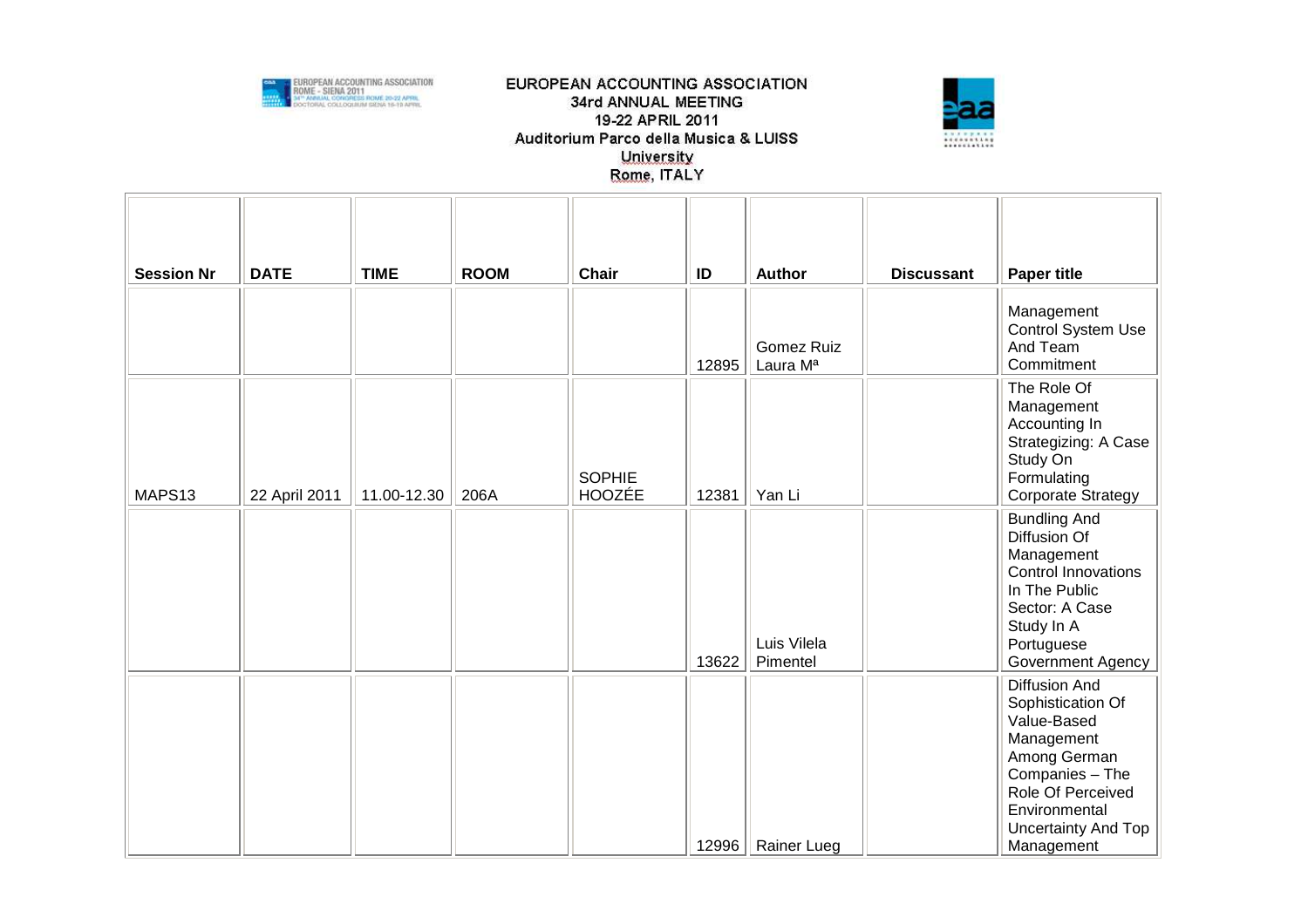



| <b>Session Nr</b> | <b>DATE</b>   | <b>TIME</b> | <b>ROOM</b> | <b>Chair</b>                     | ID    | <b>Author</b>      | <b>Discussant</b> | <b>Paper title</b>                                                                                                                                                |
|-------------------|---------------|-------------|-------------|----------------------------------|-------|--------------------|-------------------|-------------------------------------------------------------------------------------------------------------------------------------------------------------------|
|                   |               |             |             |                                  |       |                    |                   | Characteristics                                                                                                                                                   |
| MAPS14            | 22 April 2011 | 11.00-12.30 | 401         | <b>LINO</b><br><b>CINQUINI</b>   | 11803 | Thomas<br>Pfeiffer |                   | Market-Based<br><b>Transfer Pricing</b>                                                                                                                           |
|                   |               |             |             |                                  | 13212 | Jim Rooney         |                   | Accounting And<br>Accountability In<br><b>Evaluating Credit</b><br>Risk: Insights From<br>The Australian<br><b>Residential Home</b><br>Loan Industry<br>Practice. |
|                   |               |             |             |                                  | 11230 | Victor Maas        |                   | How Uncertainty<br>Influences The Role<br>Of Bu Controllers:<br>An Exploratory<br>Study Of Direct And<br><b>Indirect Effects</b>                                  |
| MAPS15            | 22 April 2011 | 11.00-12.30 | 403         | <b>IRENE</b><br><b>GEORGESCU</b> | 13692 | Anja Kern          |                   | A Practice<br>Perspective On<br>Management<br><b>Accounting Tools</b>                                                                                             |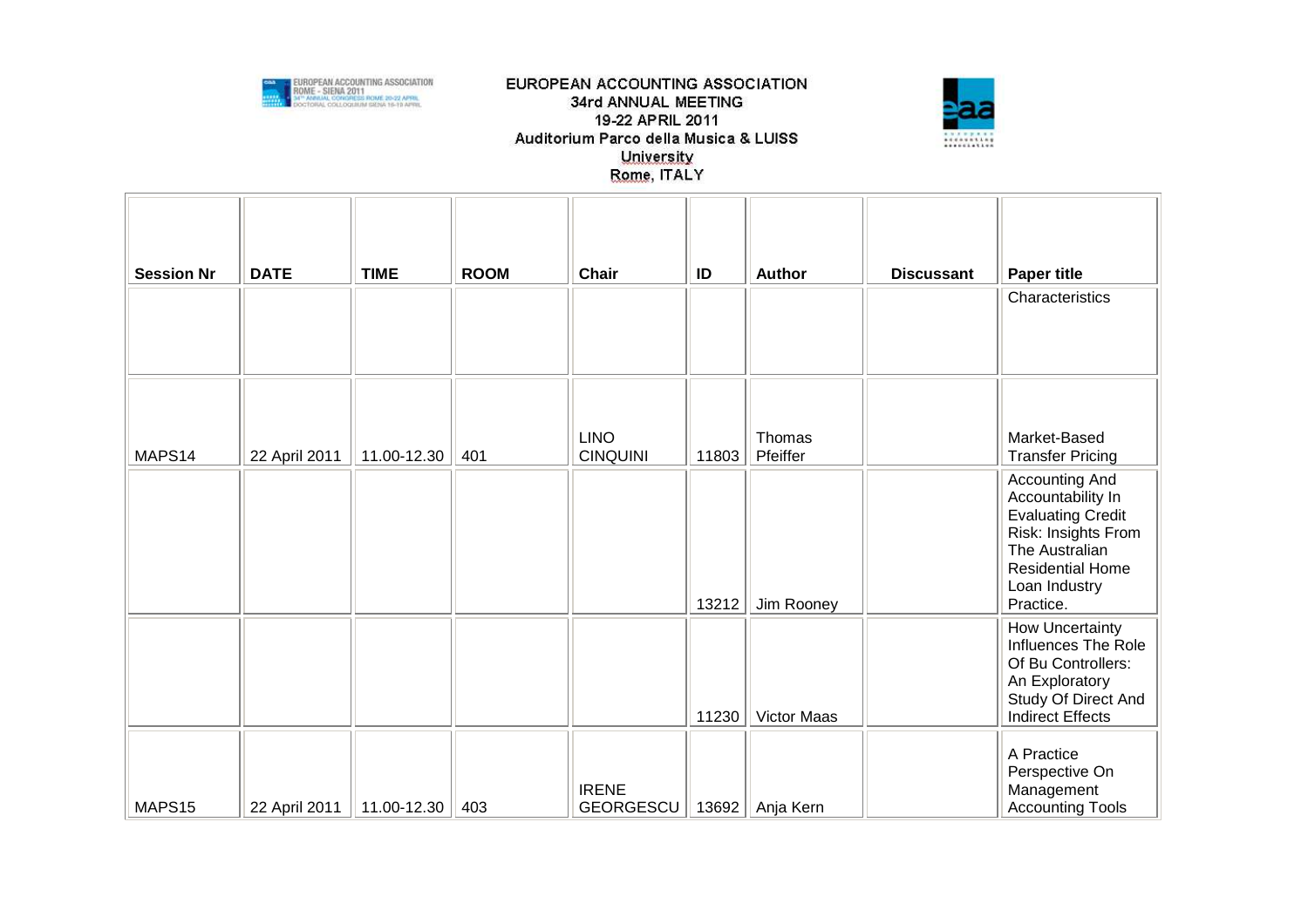



| <b>Session Nr</b> | <b>DATE</b>   | <b>TIME</b> | <b>ROOM</b> | Chair                                          | ID    | Author             | <b>Discussant</b> | <b>Paper title</b>                                                                                                                                    |
|-------------------|---------------|-------------|-------------|------------------------------------------------|-------|--------------------|-------------------|-------------------------------------------------------------------------------------------------------------------------------------------------------|
|                   |               |             |             |                                                | 12192 | <b>Ülle Pärl</b>   |                   | Acting By<br>Accounting - How<br>Misunderstandings<br>Are Misunderstood                                                                               |
| MAPS16            | 22 April 2011 | 14.00-15.30 | 303         | <b>AZIZA</b><br>LAGUECIR-<br><b>DERUJINSKY</b> | 11819 | Eija Vinnari       |                   | A Three-<br>Dimensional<br>Roadmap For<br>Structuring<br>Accounting<br>Research: How To<br>Locate Actor-<br>Network Theory?                           |
|                   |               |             |             |                                                | 11881 | <b>Yves Levant</b> |                   | Can Management<br>And Financial<br><b>Accounting Be Fully</b><br>Re-Integrated In<br>France?                                                          |
| MAPS17            | 22 April 2011 | 16.00-17.30 | 203         | <b>KIRSI-MARI</b><br><b>KALLIO</b>             | 11229 | Lindawati<br>Gani  |                   | Linking Budgeting,<br><b>Evaluation And</b><br>Compensation<br>Systems With<br>Performance: An<br>Extended<br><b>Expectancy Theory</b><br>Perspective |
|                   |               |             |             |                                                | 12477 | Andrea<br>Tenucci  |                   | Management<br>Accounting In Web<br>Services: Issues<br>And Challenges For<br>A Research Agenda                                                        |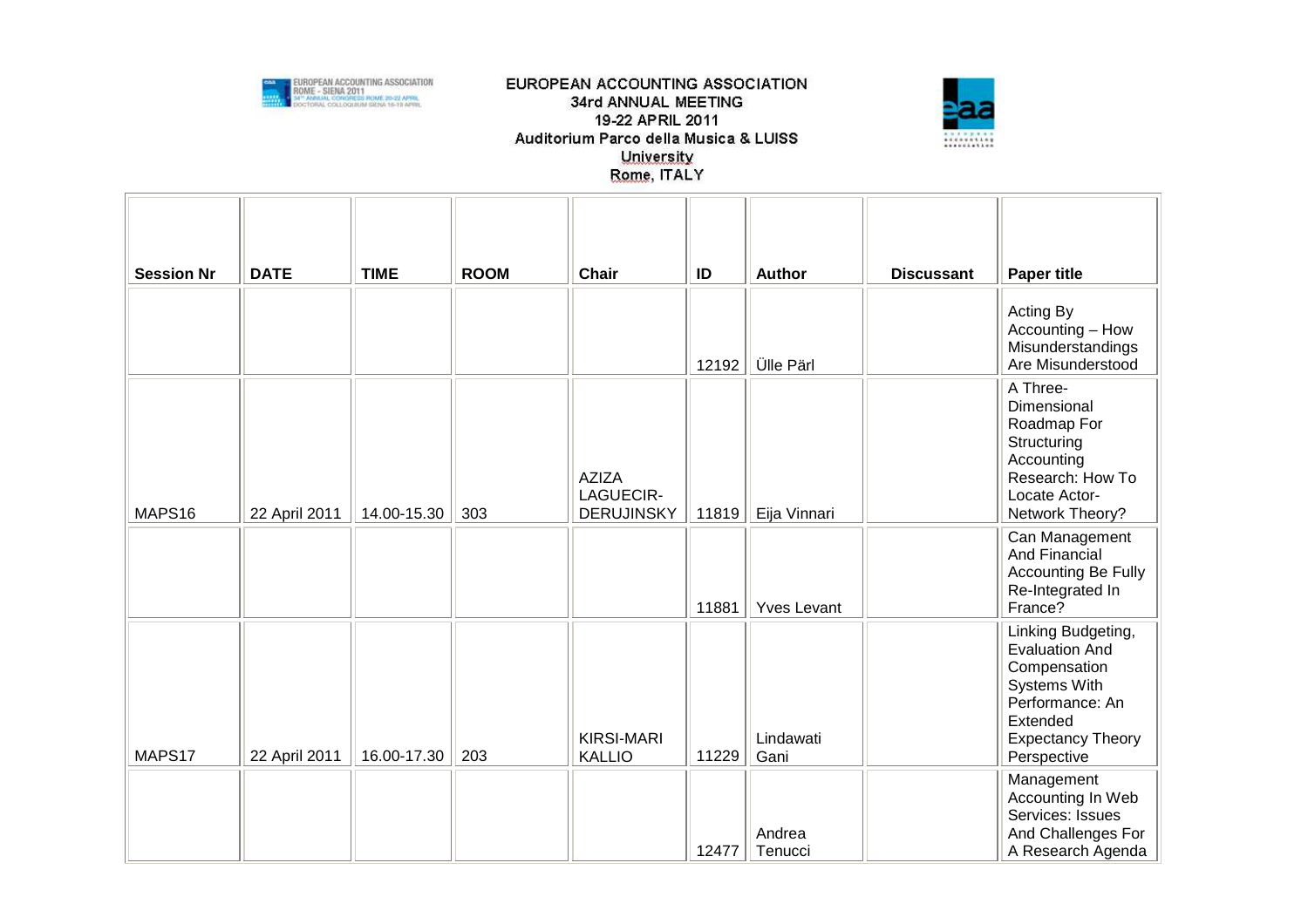



| <b>Session Nr</b> | <b>DATE</b>   | <b>TIME</b>     | <b>ROOM</b> | <b>Chair</b>                   | ID    | <b>Author</b>              | <b>Discussant</b>  | <b>Paper title</b>                                                                                                                                                                    |
|-------------------|---------------|-----------------|-------------|--------------------------------|-------|----------------------------|--------------------|---------------------------------------------------------------------------------------------------------------------------------------------------------------------------------------|
|                   |               |                 |             |                                | 13335 | Sofie<br>Verbieren         |                    | Type Of Service<br>And Organizational<br>Design In<br><b>Franchising Chains</b>                                                                                                       |
| MAPS18            | 22 April 2011 | 16.00-17.30     | 303         | <b>YVES</b><br><b>HABRAN</b>   | 13693 | Antoni Vaello-<br>Sebastià |                    | Does Stock Return<br><b>Predictability Affect</b><br>Eso Fair Value?                                                                                                                  |
|                   |               |                 |             |                                | 12104 | Kenji<br>Yasukata          |                    | Are "sticky Costs"<br>The Result Of<br><b>Deliberate Decision</b><br>Of Managers?                                                                                                     |
|                   |               |                 |             |                                | 13295 | Chia-Ling Lee              |                    | The Relations<br>Among Uncertainty,<br>Strategy, Strategic<br>Performance<br>Measurement<br>System<br><b>Characteristics And</b><br>Organizational<br>Performance: A<br>Path Analysis |
| MAPSD01           | 22 April 2011 | 11.00-12.30 210 |             | <b>JOHANNES</b><br><b>ASEL</b> | 13663 | Ana M.<br>Albuquerque      | <b>ROBERT RIEG</b> | Peer Choice In Ceo<br>Compensation                                                                                                                                                    |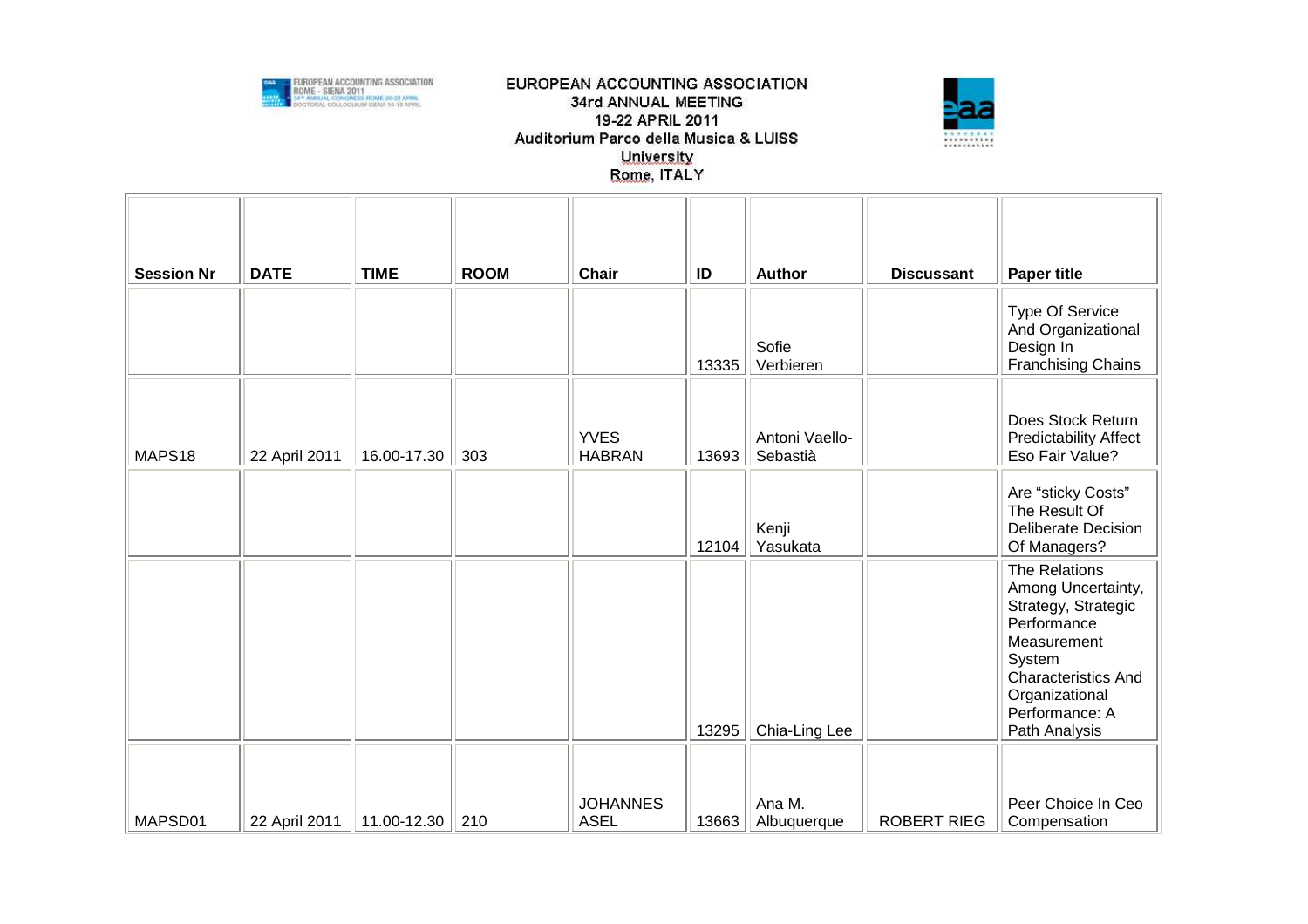



| <b>Session Nr</b> | <b>DATE</b>   | <b>TIME</b> | <b>ROOM</b> | <b>Chair</b>                      | ID    | <b>Author</b>                        | <b>Discussant</b>                | <b>Paper title</b>                                                                                                                              |
|-------------------|---------------|-------------|-------------|-----------------------------------|-------|--------------------------------------|----------------------------------|-------------------------------------------------------------------------------------------------------------------------------------------------|
|                   |               |             |             |                                   | 12892 | Anne-Marie<br>Kruis                  | Tom Groot                        | Managing<br>Autonomy: What If<br>Results Aren't<br>Measurable?                                                                                  |
| MAPSD02           | 21 April 2011 | 11.00-12.30 | 210         | <b>ANNE-MARIE</b><br><b>KRUIS</b> | 12391 | Barbara<br>Schoendube-<br>Pirchegger | Christian<br>Hofmann             | The Value Of<br>Extended<br>Delegation In A<br>Dynamic Agency                                                                                   |
|                   |               |             |             |                                   | 11911 | Pattarin<br>Adithipyangkul           | ROBERT GOEX                      | The Optimal Use Of<br>Non-Verifiable<br>Information<br>Regarding The<br>Agent's Action In<br>Compensation<br>Contracts                          |
| MAPSD03           | 21 April 2011 | 14.00-15.30 | 210         | <b>SINIKKA</b><br><b>JANKALA</b>  | 11693 | Sebastian<br><b>Becker</b>           | Samuel Sponem                    | Towards<br><b>Understanding The</b><br>Deinstitutionalization<br>Of Management<br>Accounting<br>Practices: The Case<br>Of Budget<br>Abandonment |
|                   |               |             |             |                                   | 12117 | Paola Madini                         | <b>DAVID</b><br><b>MARGINSON</b> | Determinants Of<br>Company Adoption<br>Of A Top Down -<br>Bottom Up Budget<br><b>Process Procedure</b>                                          |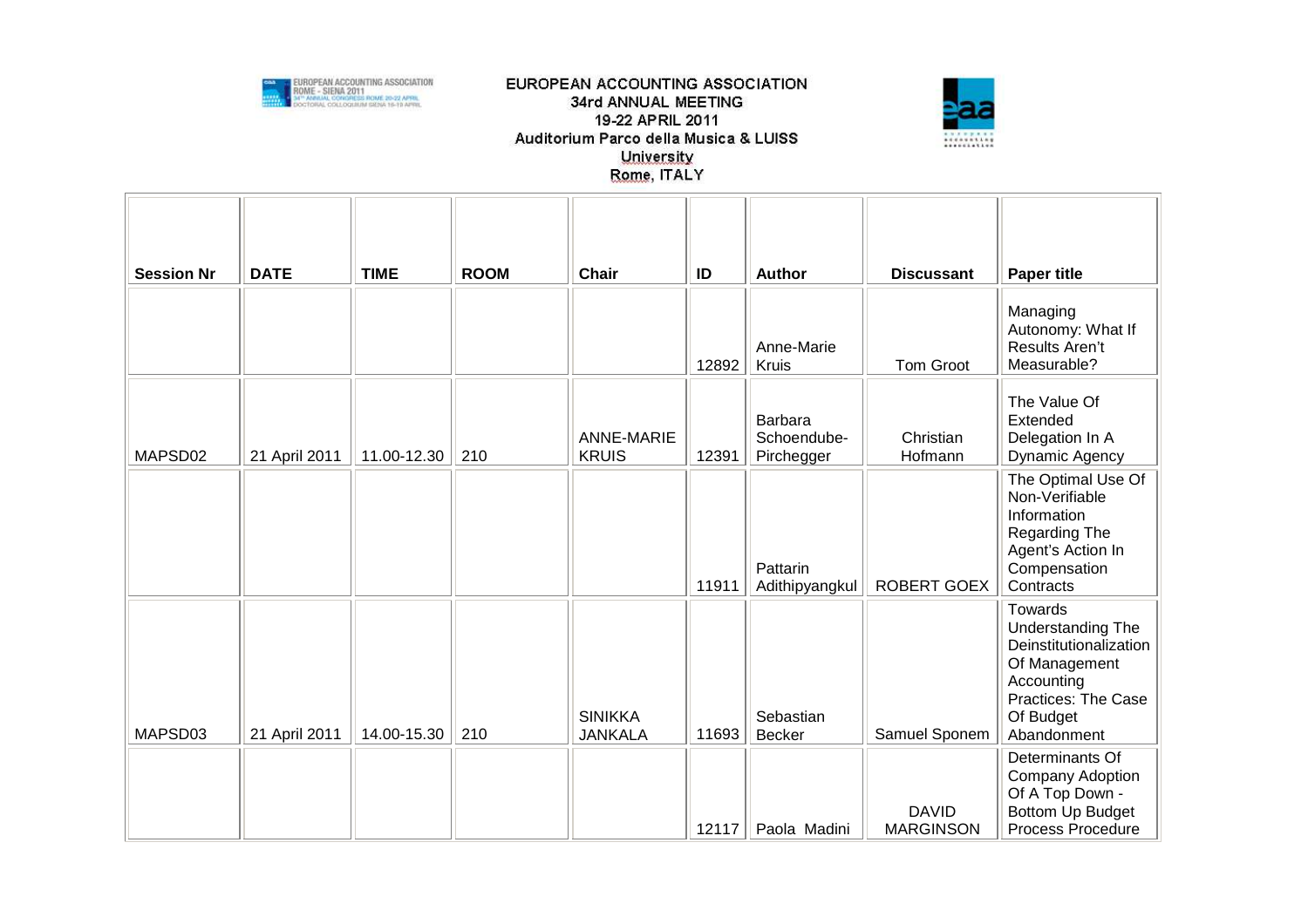



| <b>Session Nr</b> | <b>DATE</b>   | <b>TIME</b> | <b>ROOM</b> | <b>Chair</b>                  | ID    | <b>Author</b>        | <b>Discussant</b>                           | <b>Paper title</b>                                                                                                                                          |
|-------------------|---------------|-------------|-------------|-------------------------------|-------|----------------------|---------------------------------------------|-------------------------------------------------------------------------------------------------------------------------------------------------------------|
| MAPSD04           | 21 April 2011 | 16.00-17.30 | 210         | <b>VICTOR</b><br><b>MAAS</b>  | 12765 | Jeremy<br>Morales    | <b>TBA</b>                                  | In Search Of<br>Consensus. How<br>Accountants<br>Enforce Legitimate<br>Definitions To<br>Establish And<br>Reproduce<br>Symbolic<br>Domination               |
|                   |               |             |             |                               | 12979 | Terhi<br>Chakhovich  | ANN-<br><b>CHRISTINE</b><br><b>FRANDSEN</b> | Moving targets and<br>sitting ducks: The<br>differing nature of<br>target levels in two<br>companies with<br>focuses on financial<br>and product<br>markets |
| MAPSD05           | 22 April 2011 | 09.00-10.30 | 210         | <b>OLIVER</b><br><b>SKIBA</b> | 12649 | Dipankar<br>Ghosh    | <b>THOMAS</b><br><b>GÜNTHER</b>             | Strategy, Incentive<br>Design And<br>Performance:<br><b>Empirical Evidence</b><br><b>Fishing For Excuses</b>                                                |
|                   |               |             |             |                               | 12512 | François<br>Larmande | <b>TBA</b>                                  | And Performance<br>Evaluation                                                                                                                               |